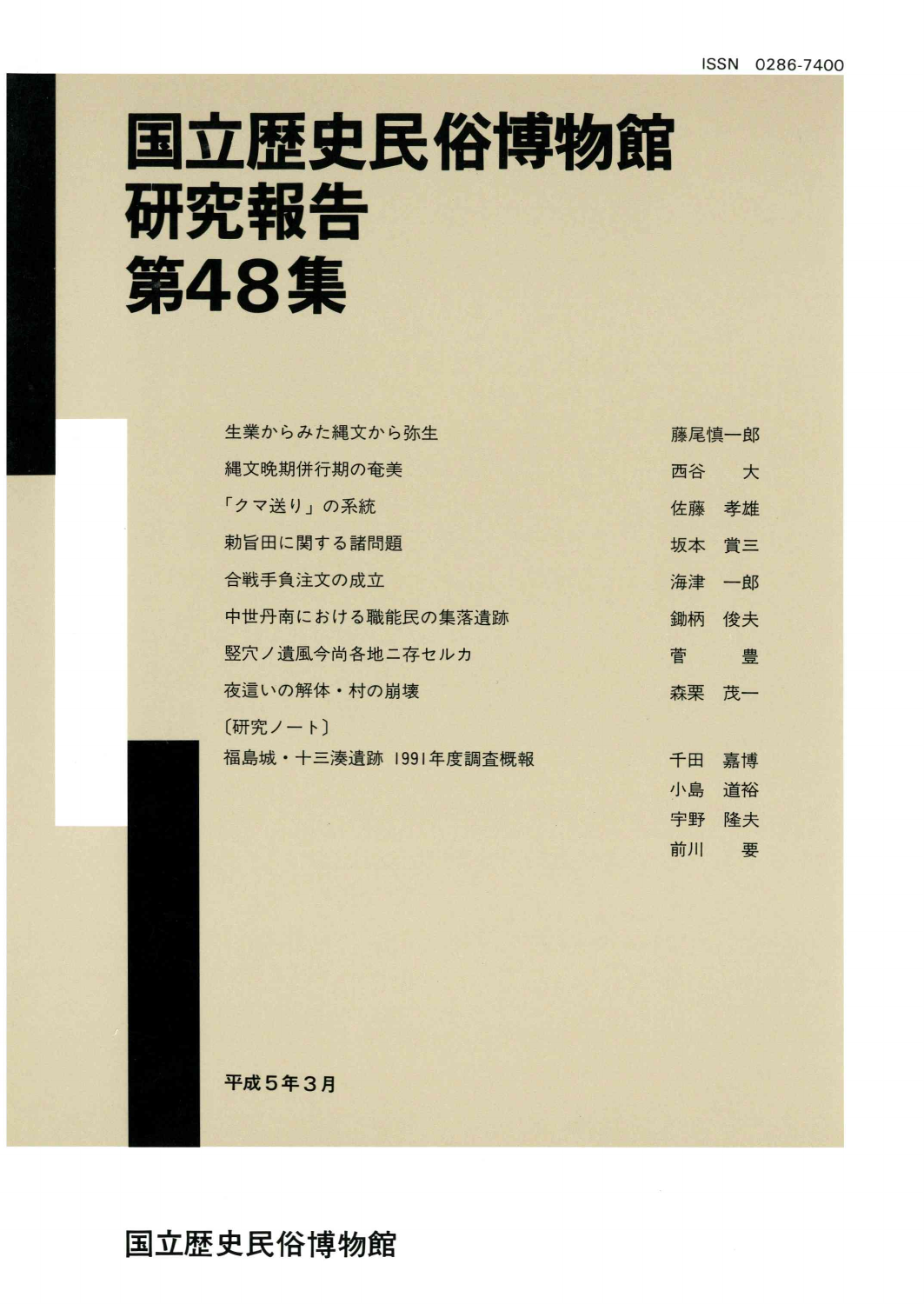### 国立歴史民俗博物館 研究報告 第48集

#### 目 次

| ▓生業からみた縄文から弥生……………………………………………………藤尾慎一郎                                                                     |   | $\overline{1}$ |
|------------------------------------------------------------------------------------------------------------|---|----------------|
| ▒縄文晩期併行期の奄美…………………………………………………………西谷                                                                        | 仧 | 67             |
| ▒ 「クマ送り」の系統……………………………………………………………佐藤 孝雄<br>―― 羅臼町オタフク岩洞窟におけるヒグマ儀礼の検討 ――                                    |   | 107            |
| ▒勅旨田に関する諸問題……………………………………………………………坂本 賞三                                                                    |   | 135            |
| ▓合戦手負注文の成立…………………………………………………………………… 海津 一郎<br>―― <つはものの道>再考 ――                                             |   | 149            |
| ▒中世丹南における職能民の集落遺跡……………………………………………鋤柄 俊夫<br>―― 鋳造工人を中心に ――                                                  |   | 161            |
| ▒竪穴ノ遺風今尚各地ニ存セルカ…………………………………………………菅<br>―― サケを「待つ」漁小屋の存立と漁撈技術慣行の相関について ――                                   | 豊 | 241            |
| ▒夜這いの解体・村の崩壊……………………………………………………………森栗 茂一  277                                                              |   |                |
| [研究ノート]<br>▓福島城 · 十三湊遺跡 1991年度調査概報 ………………………千田 嘉博 · 小島 道裕<br>宇野 隆夫・前川 要<br>―― 特定研究「北部日本における文化交流」中世班活動報告 ―― |   | 305            |

 $\sim$ 

平成5年3月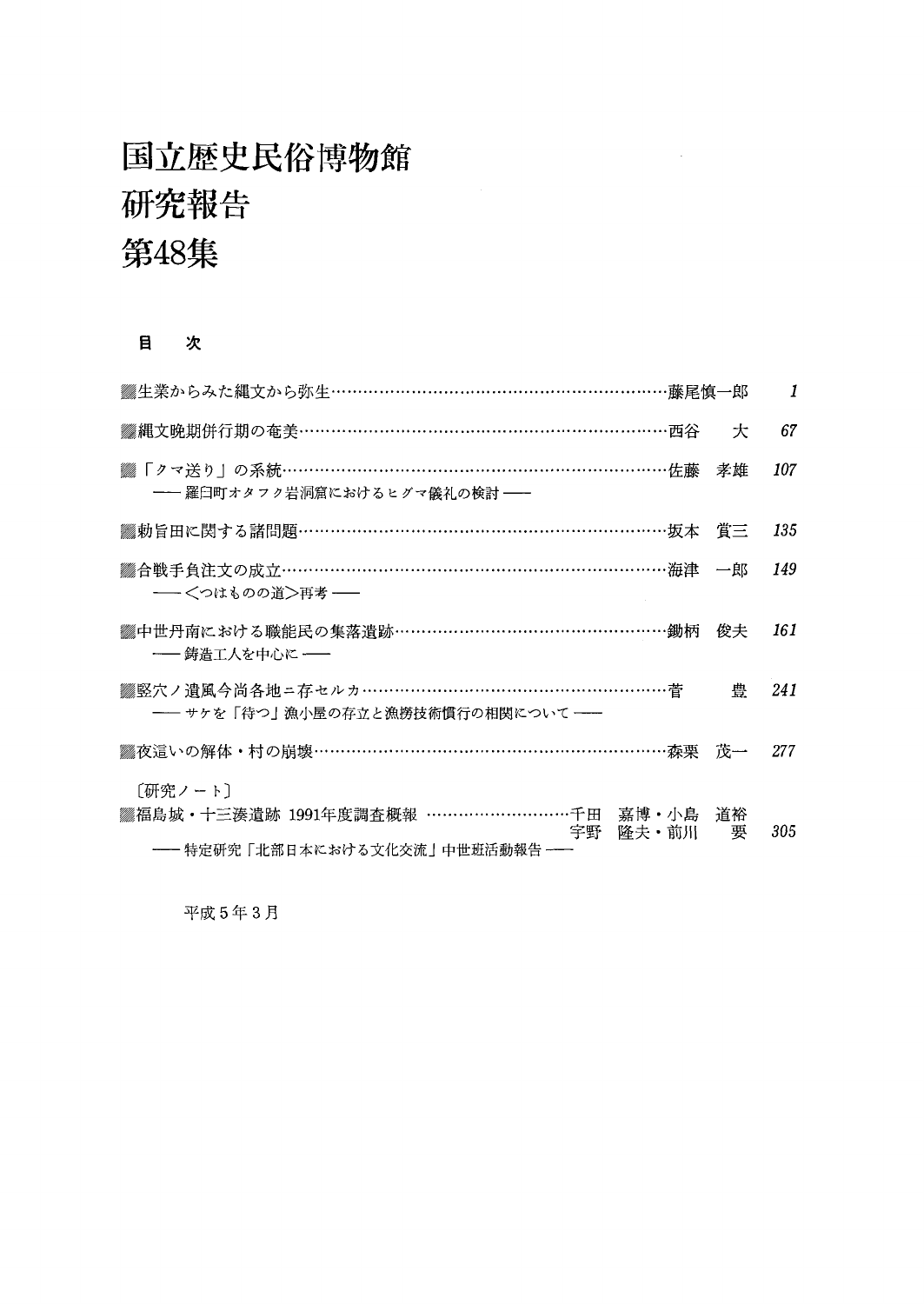### Bulletin of the National Museum of Japanese History vo1.48

Contents:

| Fujio, S.     |                                                              |  |
|---------------|--------------------------------------------------------------|--|
| Nishitani, M. | The Amami Islands in the Period Corresponding to the         |  |
|               |                                                              |  |
| SATŌ, T.      | The Tradition of "Iwomante" in Ainu Culture  107             |  |
|               | - With the Special Reference to the Brown Bear Ritual        |  |
|               | at the Otafuku-iwa Cave in Rausu, Hokkaidō —                 |  |
| SAKAMOTO, S.  | Several Problems regarding Rice Fields Given by Imperial     |  |
|               |                                                              |  |
| KAIZU, I.     | The Establishment of the War Exploit Document                |  |
|               | $(Teoi-chūmon)$ $(Teoi-chūmon)$ $149$                        |  |
|               | -- Review of $\langle$ The Way of the Warrior $\rangle$ -    |  |
| SUKIGARA, T.  | Sites of Settlements of Craftsmen in Tannan in the Middle    |  |
|               | Ages $\cdots$ 161                                            |  |
| Suga, Y.      | Does the Tradition of Pit Dwellings Still Survive in Various |  |
|               |                                                              |  |
|               | - The Correlation between the Existence of Fishing Huts      |  |
|               | to "Wait" for Salmon, Fishing Techniques and Customs         |  |
|               | in the Use of Fishing Grounds —                              |  |
| MORIKURI, S.  | Disappearance of Yobai and Dissolution of Village  277       |  |
| [Notes]       |                                                              |  |
|               | SENDA, Y. KOJIMA, M. UNO, T. MAEKAWA, K.                     |  |
|               | Brief Report on the Investigations of Fukushima Castle and   |  |
|               |                                                              |  |
|               |                                                              |  |
|               | on "Cultural Exchange in Northern Japan" -                   |  |

Mar.1993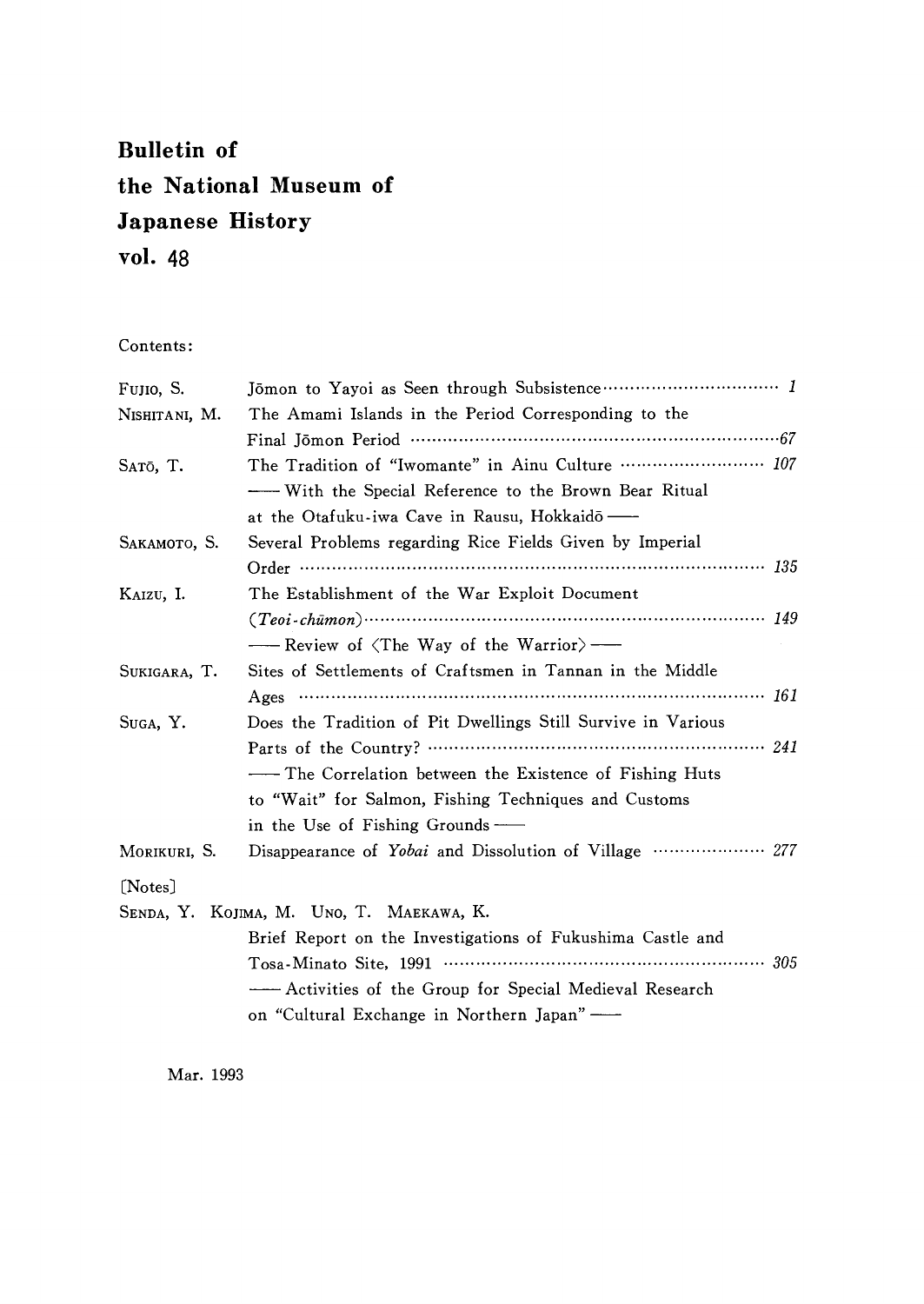|       | 国立歴史民俗博物館研究報告               |   |          | 第48集                                       |  |
|-------|-----------------------------|---|----------|--------------------------------------------|--|
|       | 平成 5 年 3 月18日<br>平成 5年3月25日 | 印 | 刷<br>発 行 | (非売品)                                      |  |
| 編集・発行 |                             |   |          | 国立歴史民俗博物館                                  |  |
|       |                             |   |          | 〒285 千葉県佐倉市城内町 117<br>電 話 043―486―0123(代表) |  |
| 印     | 刷                           |   |          | 第一法規出版株式会社                                 |  |
|       |                             |   |          | 〒107 東京都港区南青山2―11―17                       |  |
|       |                             |   |          | 電話 03-3404-2251(代表)                        |  |

⑥Printed in Japan Mar.1993